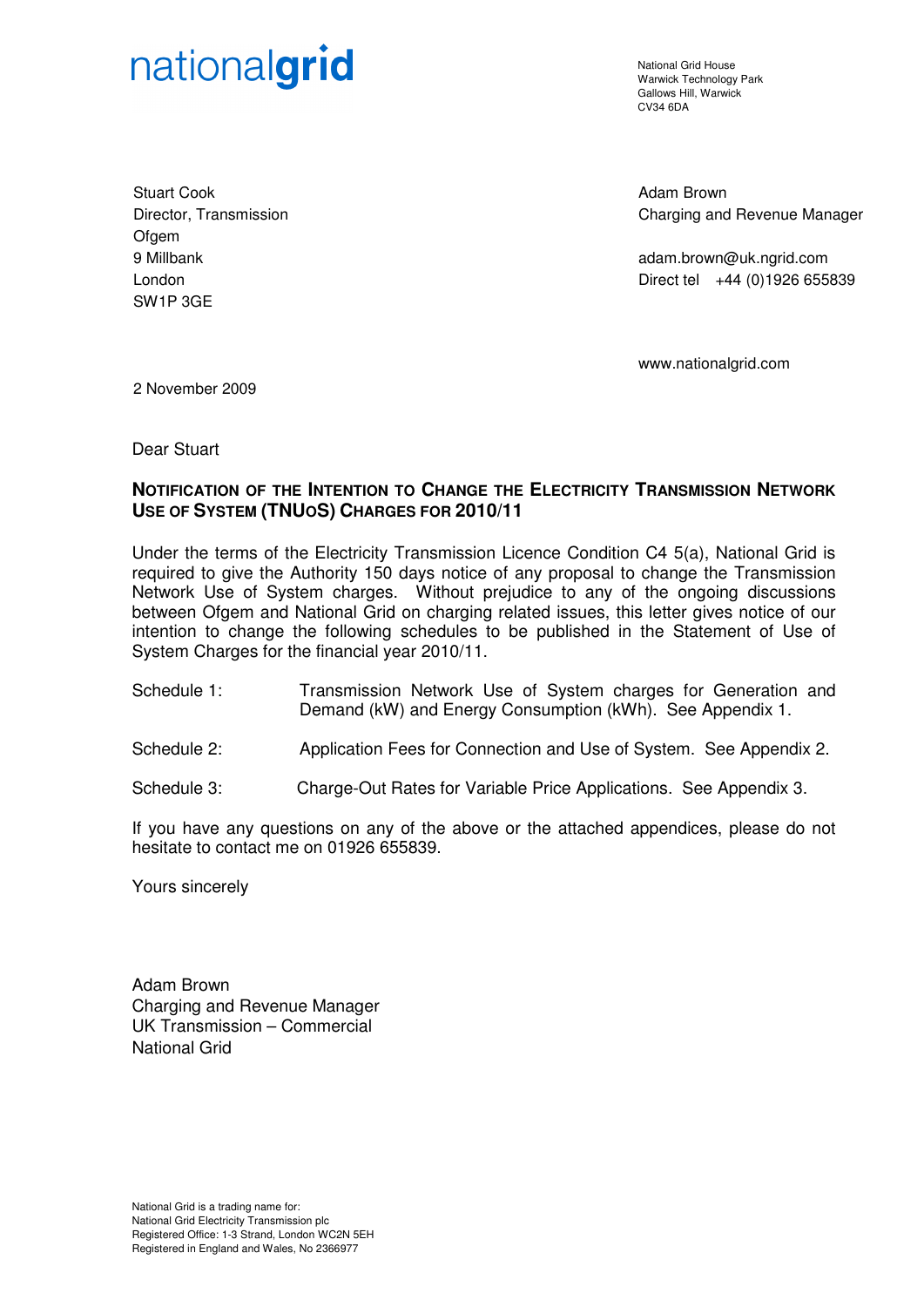#### **Notification of the Intention to Change Transmission Network Use of System Charges for 201/11**

## **Appendix 1**

The Statement of the Use of System Charging Methodology (Chapter 1) outlines the principles and methodology upon which National Grid recovers allowed revenue via the application of a tariff for Transmission Network Use of System (TNUoS) charges. National Grid intends to amend the TNUoS tariffs with effect from 1<sup>st</sup> April 2010 for the financial year 2010/11.

The factors that affect the level of TNUoS charges from year to year include the forecast level of peak demand on the system, the Price Control formula (including the effect of any under/over recovery from 2009/10), the expansion constant, changes in the transmission network and changes in the pattern of generation capacity and demand.

TNUoS charges may be impacted by:

- modification proposal **GB ECM 18** (Locational BSUoS) for which a conclusions report is being prepared and will be submitted shortly. If not vetoed, it is anticipated that this would be implemented during 2010/11; and
- future modification proposals that may be raised to facilitate the introduction of the offshore transmission regime.

National Grid is also developing charging proposals for island connections and for the provision of frequency response. We do not currently anticipate that these will affect tariffs for 2010/11.

In addition, there is a possibility that the TNUoS tariffs for April 2010 could be affected by the implementation of any further Charging Methodology proposals, BSC or CUSC amendments raised following the submission of this notification, if proposed for implementation before April 2010.

It is our intention to publish the revised Statement of Use of System Charges (containing the TNUoS tariffs) in January 2010 in line with our CUSC obligations. In advance of this, we shall be publishing draft tariffs in December 2009.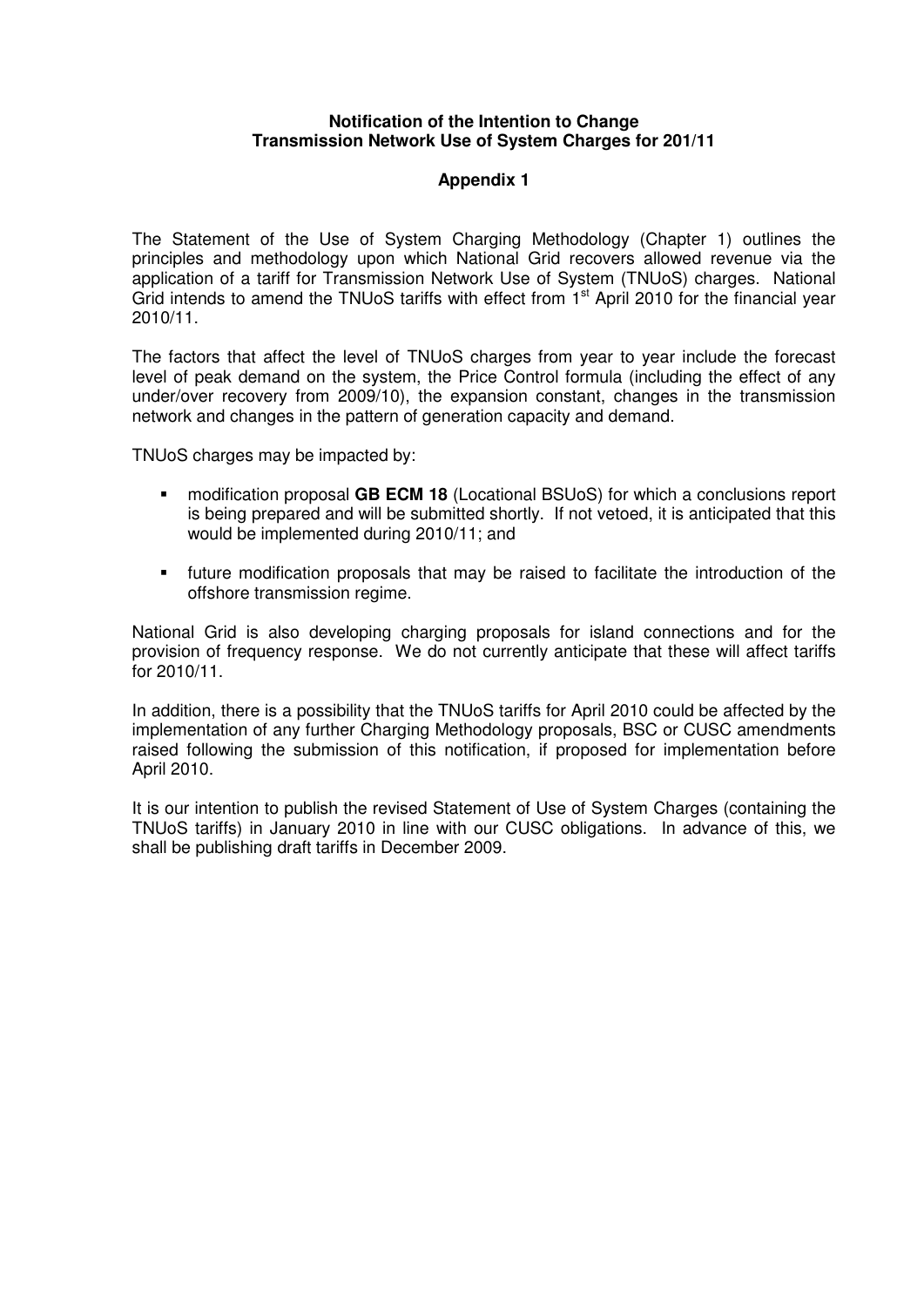#### **Notification of the Intention to Change Transmission Network Use of System Charges for 2009/10**

# **Appendix 2**

The Statement of Use of System Charges details the application fees for connection and use of system.

National Grid is reviewing the structure of these fees and will shortly be consulting the industry on proposed changes. National Grid would also anticipate reviewing the rates for variable price applications incorporating updated staff costs, inflation and other costs.